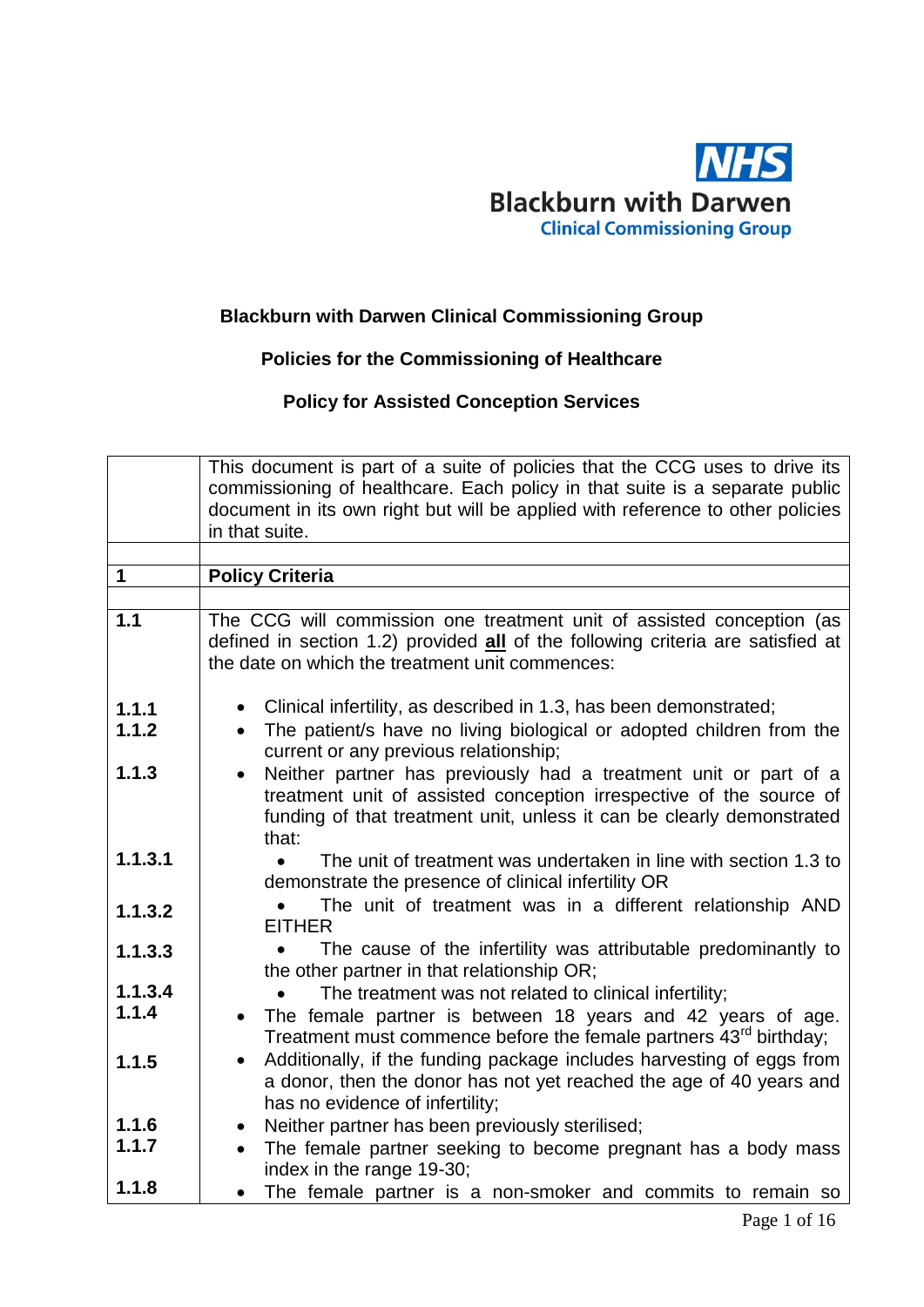| 1.1.9    | throughout the treatment unit and until the completion of any resulting<br>pregnancy; For the purposes of this policy the use of an e-cigarette is<br>considered equivalent to non-smoking status.<br>The other partner (when applicable), is a non-smoker, and commits to<br>remain so throughout the treatment unit; for the purposes of this<br>policy the use of an e-cigarette is considered equivalent to non-<br>smoking status.<br>If the female partner is aged 40-42, a treatment unit will be offered |
|----------|------------------------------------------------------------------------------------------------------------------------------------------------------------------------------------------------------------------------------------------------------------------------------------------------------------------------------------------------------------------------------------------------------------------------------------------------------------------------------------------------------------------|
|          | provided the following two additional criteria are fulfilled (NICE CG<br>$156, \{1.11.1.4\}$ :                                                                                                                                                                                                                                                                                                                                                                                                                   |
| 1.1.10   | There is no evidence of low ovarian reserve (see Appendix 1 for                                                                                                                                                                                                                                                                                                                                                                                                                                                  |
| 1.1.11   | definition);<br>There has been a discussion of the additional implications of                                                                                                                                                                                                                                                                                                                                                                                                                                    |
| 1.1.11.1 | pregnancy and IVF at this age.                                                                                                                                                                                                                                                                                                                                                                                                                                                                                   |
|          |                                                                                                                                                                                                                                                                                                                                                                                                                                                                                                                  |
| $1.2$    | <b>Treatment Unit</b>                                                                                                                                                                                                                                                                                                                                                                                                                                                                                            |
|          |                                                                                                                                                                                                                                                                                                                                                                                                                                                                                                                  |
| 1.2.1    | A treatment unit is the currency used to describe the amount of assisted<br>conception treatment to which a patient is eligible.                                                                                                                                                                                                                                                                                                                                                                                 |
| 1.2.2    | A treatment unit is defined as EITHER:                                                                                                                                                                                                                                                                                                                                                                                                                                                                           |
| 1.2.2.1  | A - Up to 12 separate attempts at IUI, each in a different menstrual cycle;                                                                                                                                                                                                                                                                                                                                                                                                                                      |
|          | <b>OR</b>                                                                                                                                                                                                                                                                                                                                                                                                                                                                                                        |
| 1.2.2.2  | B - One programme of IVF treatment comprising:                                                                                                                                                                                                                                                                                                                                                                                                                                                                   |
|          | <b>Ovarian Stimulation;</b>                                                                                                                                                                                                                                                                                                                                                                                                                                                                                      |
|          | Induction of ovulation;                                                                                                                                                                                                                                                                                                                                                                                                                                                                                          |
|          | Harvesting of resultant eggs;<br>Harvesting of semen;<br>$\bullet$                                                                                                                                                                                                                                                                                                                                                                                                                                               |
|          | Fertilisation;<br>$\bullet$                                                                                                                                                                                                                                                                                                                                                                                                                                                                                      |
|          | Storage of eggs/ semen/ embryos in accordance with section 1.5;<br>$\bullet$                                                                                                                                                                                                                                                                                                                                                                                                                                     |
|          | Transfer of any resultant fresh and frozen embryo(s) on as many separate<br>occasions as required until either, a pregnancy leading to a live birth is<br>achieved or there are no embryos remaining.                                                                                                                                                                                                                                                                                                            |
|          |                                                                                                                                                                                                                                                                                                                                                                                                                                                                                                                  |
| 1.2.3    | The CCG will define a unit as cancelled if it fails to reach the stage of an<br>attempt to harvest eggs.                                                                                                                                                                                                                                                                                                                                                                                                         |
|          | For the purposes of this policy a unit will be counted as cancelled on only<br>one occasion in the lifetime of a woman. Otherwise if a unit has been<br>partially completed it will count as a whole unit for the purposes of<br>calculating future eligibility for assisted conception services.                                                                                                                                                                                                                |
|          | If a unit is cancelled due to low ovarian reserve this should be taken into                                                                                                                                                                                                                                                                                                                                                                                                                                      |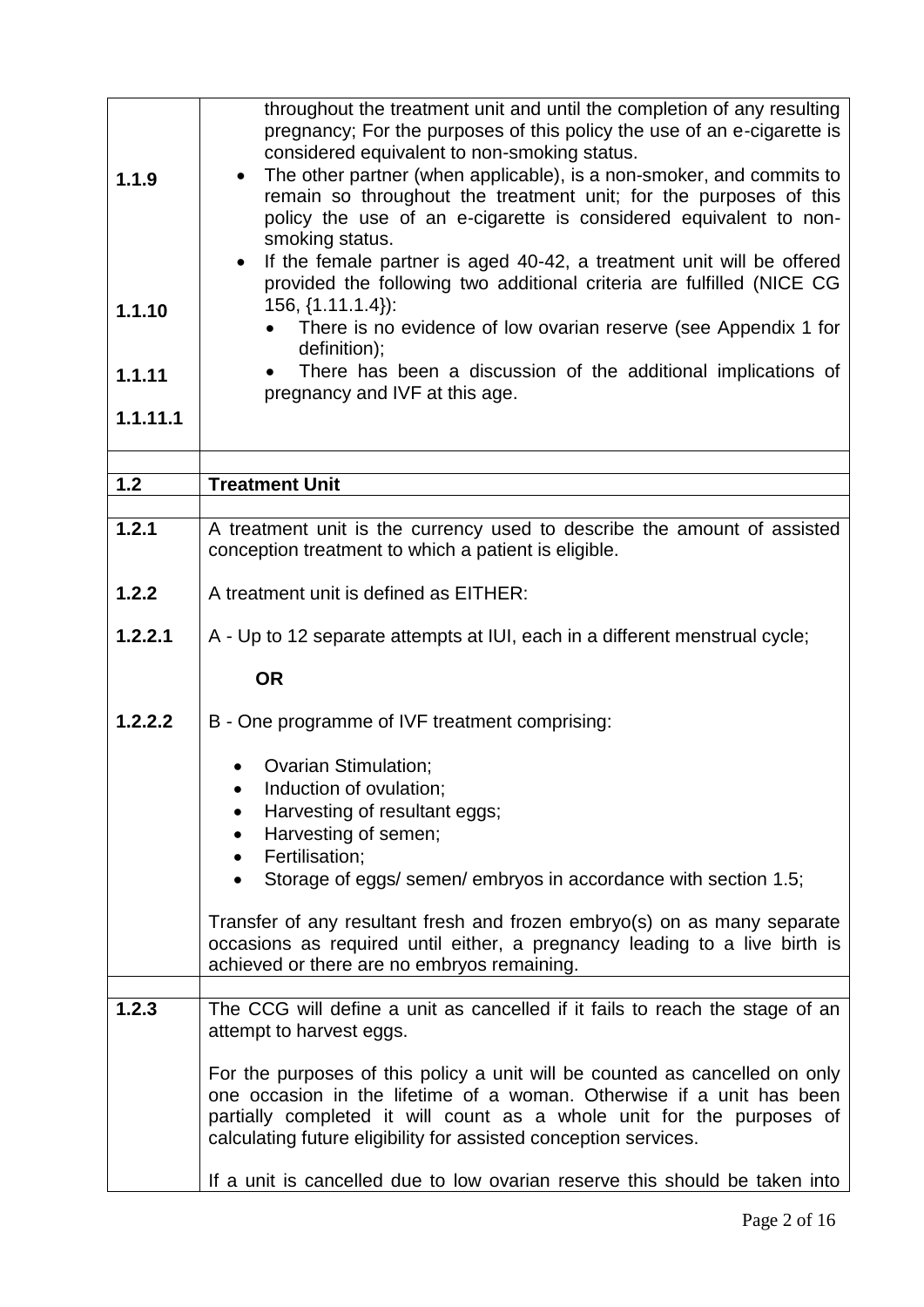|           | account when considering suitability for further IVF treatment.                                                                                                                                                                                                                                                                                          |
|-----------|----------------------------------------------------------------------------------------------------------------------------------------------------------------------------------------------------------------------------------------------------------------------------------------------------------------------------------------------------------|
| 1.2.4     | In the event of a treatment unit failing as a result of an error within the<br>service provider the CCG expects the service provider to offer a repeat<br>treatment unit. The failed treatment unit will not count towards the woman's<br>lifetime allowance as such a failed unit does not give any indication of the<br>probability of future success. |
|           |                                                                                                                                                                                                                                                                                                                                                          |
| 1.2.5     | IUI is likely to be offered using the partners' own gametes only when either;<br>it is impossible for them to have sexual intercourse, or when the sperm has<br>been frozen in accordance with the criteria in this policy and the couple are<br>now eligible for assisted conception services.                                                          |
| $1.3$     | <b>Clinical Infertility</b>                                                                                                                                                                                                                                                                                                                              |
|           |                                                                                                                                                                                                                                                                                                                                                          |
| 1.3.1     | For the purposes of this policy, a person/couple are considered to be<br>clinically infertile where they are of reproductive age and either:                                                                                                                                                                                                             |
| 1.3.1.1   | There is a diagnosed condition or congenital abnormality that would<br>make natural conception impossible; or                                                                                                                                                                                                                                            |
| 1.3.1.2   | There is a known cause of infertility, following assessment and<br>$\bullet$<br>investigation in the circumstances set out in 1.3.2; or                                                                                                                                                                                                                  |
| 1.3.1.3   | There is no known cause of infertility and the criteria outlined at 1.3.3<br>$\bullet$<br>are met; or                                                                                                                                                                                                                                                    |
| 1.3.1.4   | There is an inability to have sexual intercourse and the criteria<br>outlined at 1.3.4 are met.                                                                                                                                                                                                                                                          |
|           |                                                                                                                                                                                                                                                                                                                                                          |
| 1.3.2     | A person/couple should be offered further clinical assessment and<br>investigation if they are of reproductive age and have not conceived after:                                                                                                                                                                                                         |
| 1.3.2.1   | 1 year of regular (i.e. 2-3 times per week) unprotected vaginal sexual<br>intercourse with the same partner; or                                                                                                                                                                                                                                          |
| 1.3.2.2   | 6 cycles of artificial insemination (with partner or donor sperm).                                                                                                                                                                                                                                                                                       |
| 1.3.2.3   | Where conception is attempted via vaginal sexual intercourse or artificial<br>insemination with partner sperm, the partner should also be offered<br>assessment and investigation.                                                                                                                                                                       |
|           |                                                                                                                                                                                                                                                                                                                                                          |
| 1.3.3     | Where there is no known cause of infertility to fulfil the criteria at section<br>1.3.1.3 a person/couple must have:                                                                                                                                                                                                                                     |
| 1.3.3.1   | undergone assessment and investigation in the circumstances set out<br>in 1.3.2; and                                                                                                                                                                                                                                                                     |
| 1.3.3.2   | failed to conceive after a total of either:                                                                                                                                                                                                                                                                                                              |
| 1.3.3.2.1 | 2 years of regular (i.e. $2 - 3$ times per week) unprotected vaginal                                                                                                                                                                                                                                                                                     |
| 1.3.3.2.2 | sexual intercourse with the same partner; or<br>12 cycles of self-funded artificial insemination (with either partner or                                                                                                                                                                                                                                 |
|           | donor sperm), at least 6 of which are by intrauterine insemination<br>undertaken at a Human Fertilisation and Embryology Authority<br>(HFEA) registered clinic.                                                                                                                                                                                          |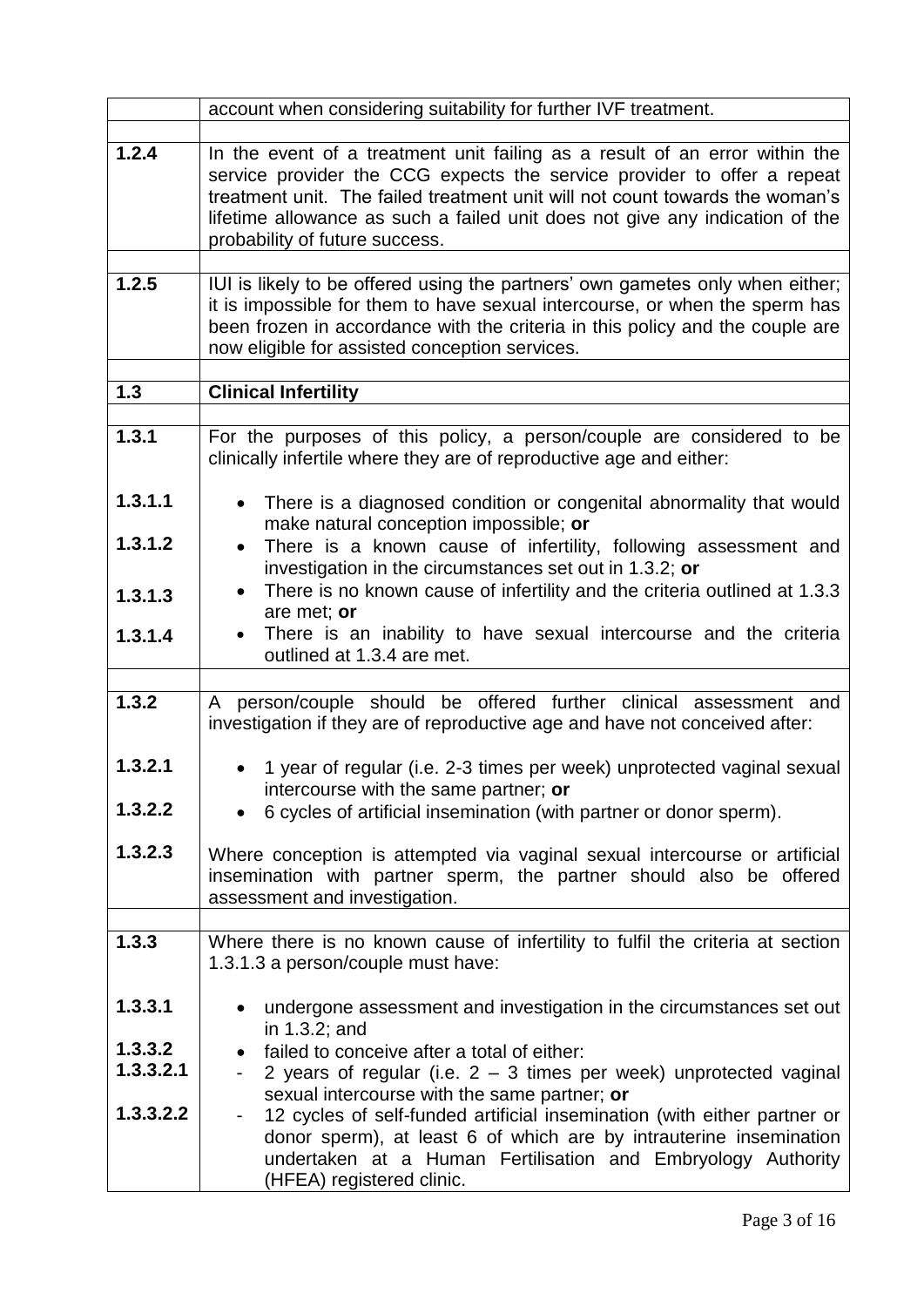| 1.3.4              | The CCG will regard an inability to have sexual intercourse as being<br>equivalent to clinical infertility, and will commission one treatment unit (as<br>defined in section 1.2), under any of the following circumstances:                                                                                                                                                                                                                                                                                                                             |
|--------------------|----------------------------------------------------------------------------------------------------------------------------------------------------------------------------------------------------------------------------------------------------------------------------------------------------------------------------------------------------------------------------------------------------------------------------------------------------------------------------------------------------------------------------------------------------------|
| 1.3.4.1            | <b>EITHER</b><br>There is a structural abnormality of the genital organs such that                                                                                                                                                                                                                                                                                                                                                                                                                                                                       |
|                    | sexual intercourse would be impossible;<br><b>OR</b>                                                                                                                                                                                                                                                                                                                                                                                                                                                                                                     |
| 1.3.4.2            | • There is a serious psychosexual problem. The patient has seen a<br>senior clinical psychologist who advises that the problem is<br>pathological and cannot be reversed and supports the use of IUI;<br><b>AND</b>                                                                                                                                                                                                                                                                                                                                      |
| 1.3.4.2.1          | The psychosexual problem leads to a physical obstacle to sexual<br>$\bullet$<br>intercourse, e.g. erectile or ejaculatory failure or vaginismus.<br><b>OR</b>                                                                                                                                                                                                                                                                                                                                                                                            |
| 1.3.4.3            | There is a physical disability that would make sexual intercourse<br>$\bullet$<br>impossible or extremely painful, or which would risk causing<br>significant injury to one of the partners;<br><b>AND</b>                                                                                                                                                                                                                                                                                                                                               |
| 1.3.4.3.1          | The gynaecologist responsible for delivering the IUI advises that the<br>feature making sexual intercourse impossible, extremely painful, or<br>which would risk causing significant injury to one of the partners<br>would not mean that pregnancy or delivery would be clinically<br>inadvisable, for either the mother or the child;<br><b>OR</b>                                                                                                                                                                                                     |
| 1.3.4.3.2          | There is irreversible erectile dysfunction associated with a clinical<br>condition reasonably assumed to be causal (e.g. diabetes, multiple<br>sclerosis, spinal cord dysfunction).                                                                                                                                                                                                                                                                                                                                                                      |
| 1.4                | <b>Sperm and Egg Donation</b>                                                                                                                                                                                                                                                                                                                                                                                                                                                                                                                            |
| 1.4.1              | Sperm and egg donation will be funded if:                                                                                                                                                                                                                                                                                                                                                                                                                                                                                                                |
|                    |                                                                                                                                                                                                                                                                                                                                                                                                                                                                                                                                                          |
| 1.4.1.1<br>1.4.1.2 | it is required as part of an approved treatment unit and<br>the eligibility criteria at section 1 of the policy are fulfilled and                                                                                                                                                                                                                                                                                                                                                                                                                        |
| 1.4.1.3            | ٠<br>the patient, or for couples one of the partners, is able to make a<br>contribution to the child's genome.                                                                                                                                                                                                                                                                                                                                                                                                                                           |
| 1.4.1.4            | Assisted conception to create an embryo entirely from third party gametes<br>will not be funded.                                                                                                                                                                                                                                                                                                                                                                                                                                                         |
|                    |                                                                                                                                                                                                                                                                                                                                                                                                                                                                                                                                                          |
| 1.4.2              | Where there is a lack of donor eggs available patients who are eligible for<br>treatment with donor eggs, in line with NICE recommendations, will be<br>placed on a hospital waiting list, where these exist. Patients will be placed<br>on the waiting list for an initial period of 3 years, after which they will be<br>reviewed to assess whether the fertility policy eligibility criteria are still met.<br>Funding is dependent on the patient fulfilling the eligibility criteria at section<br>1 of the policy at the time treatment commences. |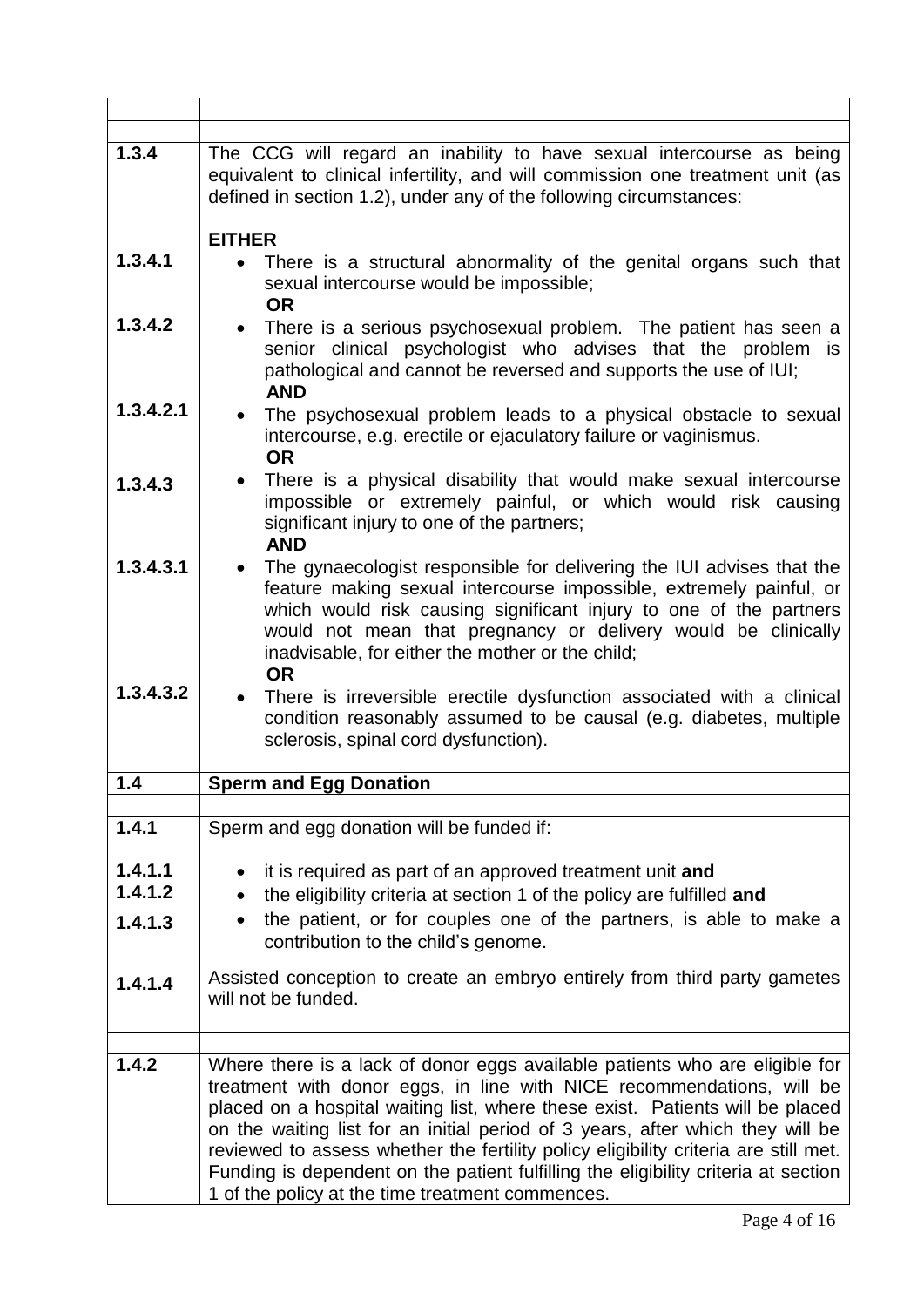| 1.5     | <b>Embryo, Egg and Sperm Storage</b>                                                                                                                                                                                                                                                                                                        |
|---------|---------------------------------------------------------------------------------------------------------------------------------------------------------------------------------------------------------------------------------------------------------------------------------------------------------------------------------------------|
|         |                                                                                                                                                                                                                                                                                                                                             |
|         |                                                                                                                                                                                                                                                                                                                                             |
| 1.5.1   | The storage of gametes or embryos when assisted conception<br>procedures produce more gametes or embryos than can be used<br>immediately                                                                                                                                                                                                    |
| 1.5.1.1 | The CCG will fund the freezing and storage of surplus eggs or embryos<br>where assisted conception treatments have produced more eggs or<br>embryos than can be used for immediate transfer to the uterus. However,<br>eligibility for funding for ongoing storage will only be provided in line with<br>section 1.5 of this policy.        |
| 1.5.1.2 | The CCG will not provide funding for the storage of surplus sperm / semen<br>except in accordance with sections 1.5.2 below.                                                                                                                                                                                                                |
|         |                                                                                                                                                                                                                                                                                                                                             |
| 1.5.2   | The storage of gametes or embryos for the purposes of fertility<br>preservation                                                                                                                                                                                                                                                             |
| 1.5.2.1 | The CCG will commission the harvesting and storage of gametes for<br>patients who are on the cancer pathway, such that clinical advice is that<br>treatment is required immediately, that will remove or irreversibly damage<br>the gonads or may prevent the production of gametes.                                                        |
|         |                                                                                                                                                                                                                                                                                                                                             |
| 1.5.2.2 | The CCG will commission the storage of gametes when they have been<br>retrieved for the purposes of fertility preservation as part of an established<br>NHS pathway of care.                                                                                                                                                                |
|         |                                                                                                                                                                                                                                                                                                                                             |
| 1.5.2.3 | The CCG will commission the harvesting and storage of gametes for<br>patients who have been diagnosed with gender dysphoria, are under the<br>care of a Specialist Gender Identity Centre (GIC) and are likely to develop<br>infertility as an unwanted consequence of the treatment required to address<br>their condition.                |
| 1.5.2.4 | In circumstances described in 1.5.2.1, 1.5.2.2 and 1.5.2.3 the CCG will not                                                                                                                                                                                                                                                                 |
|         | apply the eligibility criteria described in 1.1, with the exception of the upper<br>age limit restriction for female partners, in line with the principle of<br>effectiveness. However, by funding the storage of gametes the CCG is NOT<br>agreeing to fund further, future assisted conception services.                                  |
|         | If gametes are stored for the purpose of fertility preservation and assisted<br>conception treatment is required, in order to be eligible for assisted<br>conception treatment the patient will need to demonstrate eligibility in line<br>with the criteria at section 1.1 of this policy, or any relevant policy in force at<br>the time. |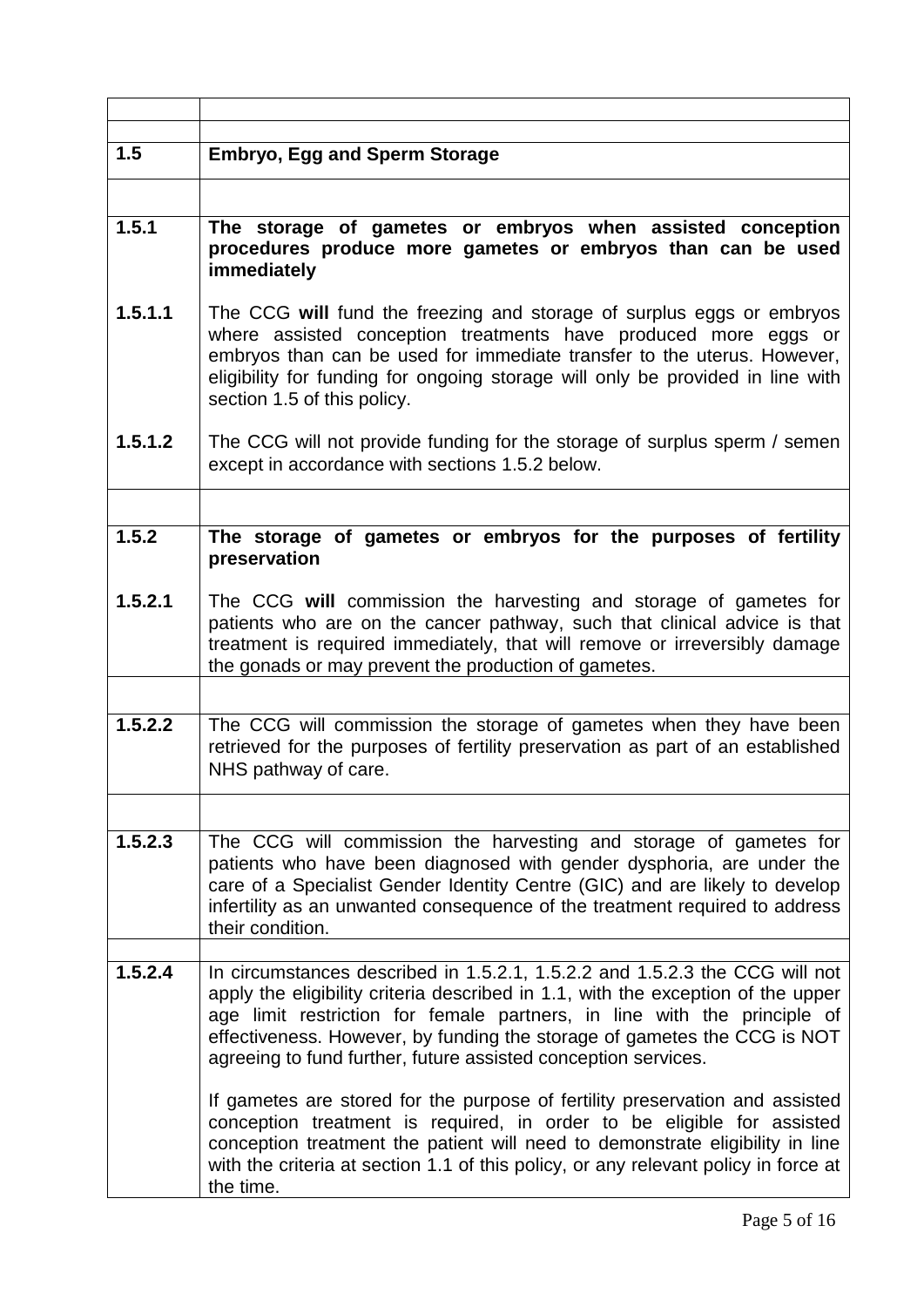| 1.5.2.5                                          | The CCG will not commission the harvesting and storage of gametes for<br>patients with a level of risk of future infertility in accordance with the Principle<br>of Appropriateness.                                                                                                                                                                                                                                                                                                                                                                                                                                                                             |
|--------------------------------------------------|------------------------------------------------------------------------------------------------------------------------------------------------------------------------------------------------------------------------------------------------------------------------------------------------------------------------------------------------------------------------------------------------------------------------------------------------------------------------------------------------------------------------------------------------------------------------------------------------------------------------------------------------------------------|
| 1.5.2.6                                          | The CCG will not commission the harvesting and storage of eggs for women<br>with low ovarian reserve in accordance with the Principle of Effectiveness.                                                                                                                                                                                                                                                                                                                                                                                                                                                                                                          |
| 1.5.3                                            | Duration of embryo or gamete storage                                                                                                                                                                                                                                                                                                                                                                                                                                                                                                                                                                                                                             |
| 1.5.3.1                                          | Funding for storage of gametes or embryos will continue until one of the<br>following occurs:                                                                                                                                                                                                                                                                                                                                                                                                                                                                                                                                                                    |
| 1.5.3.1.1<br>1.5.3.1.2<br>1.5.3.1.3<br>1.5.3.1.4 | The gamete or embryo has been in storage for two years;<br>In cases where the storage has occurred in line with section 1.5.2.1-<br>$\bullet$<br>1.5.2.3 above, embryo or gamete preservation should be offered for<br>an initial period of ten years in line with NICE CG 156 guidance,<br>rather than the two years stipulated at 1.5.3.1.1. However, the criteria<br>at 1.5.3.1.1 will apply once the patient has commenced treatment on<br>the assisted conception pathway;<br>The patient / couple have had a live birth and now have a living child<br>$\bullet$<br>who has reached the age of one year. (see section 1.5.3.3)<br>The female partner dies. |
|                                                  |                                                                                                                                                                                                                                                                                                                                                                                                                                                                                                                                                                                                                                                                  |
| 1.5.3.2                                          | The CCG expects the service provider to give the patient at least six months'<br>notice that NHS funding for the storage will cease, and this will be built into<br>the service agreement. The CCG expects the Trust to give the patients the<br>option of continuing to fund the storage beyond the point at which CCG<br>funding ceases. No embryos or gametes stored under funding by the CCG<br>should be destroyed without giving the patients the opportunity to consider<br>private funding or donation.                                                                                                                                                  |
|                                                  |                                                                                                                                                                                                                                                                                                                                                                                                                                                                                                                                                                                                                                                                  |
| 1.5.3.3                                          | The purpose of funding storage for gametes or embryos after a live birth is<br>only to enable the patient to decide what to do with them, and does not imply<br>that funding will be offered for the use of those gametes or embryos to<br>attempt to achieve a pregnancy.                                                                                                                                                                                                                                                                                                                                                                                       |
| 1.6                                              | <b>Surrogacy</b>                                                                                                                                                                                                                                                                                                                                                                                                                                                                                                                                                                                                                                                 |
|                                                  |                                                                                                                                                                                                                                                                                                                                                                                                                                                                                                                                                                                                                                                                  |
| 1.6.1                                            | The CCG will not commission any form of assisted conception services or<br>treatment leading to surrogacy for those in surrogacy arrangements. (i.e. the<br>use of a third party to bear a child for another couple). This is because of the<br>numerous legal and ethical issues involved. See also sections 3.5 and 6.4.                                                                                                                                                                                                                                                                                                                                       |
| 1.7                                              | <b>Treatment following Reversal of Sterilisation</b>                                                                                                                                                                                                                                                                                                                                                                                                                                                                                                                                                                                                             |
|                                                  |                                                                                                                                                                                                                                                                                                                                                                                                                                                                                                                                                                                                                                                                  |
| 1.7.1                                            | Assisted conception services will not be provided where this is required due<br>to a previous sterilisation procedure or a reversal of sterilisation procedure in                                                                                                                                                                                                                                                                                                                                                                                                                                                                                                |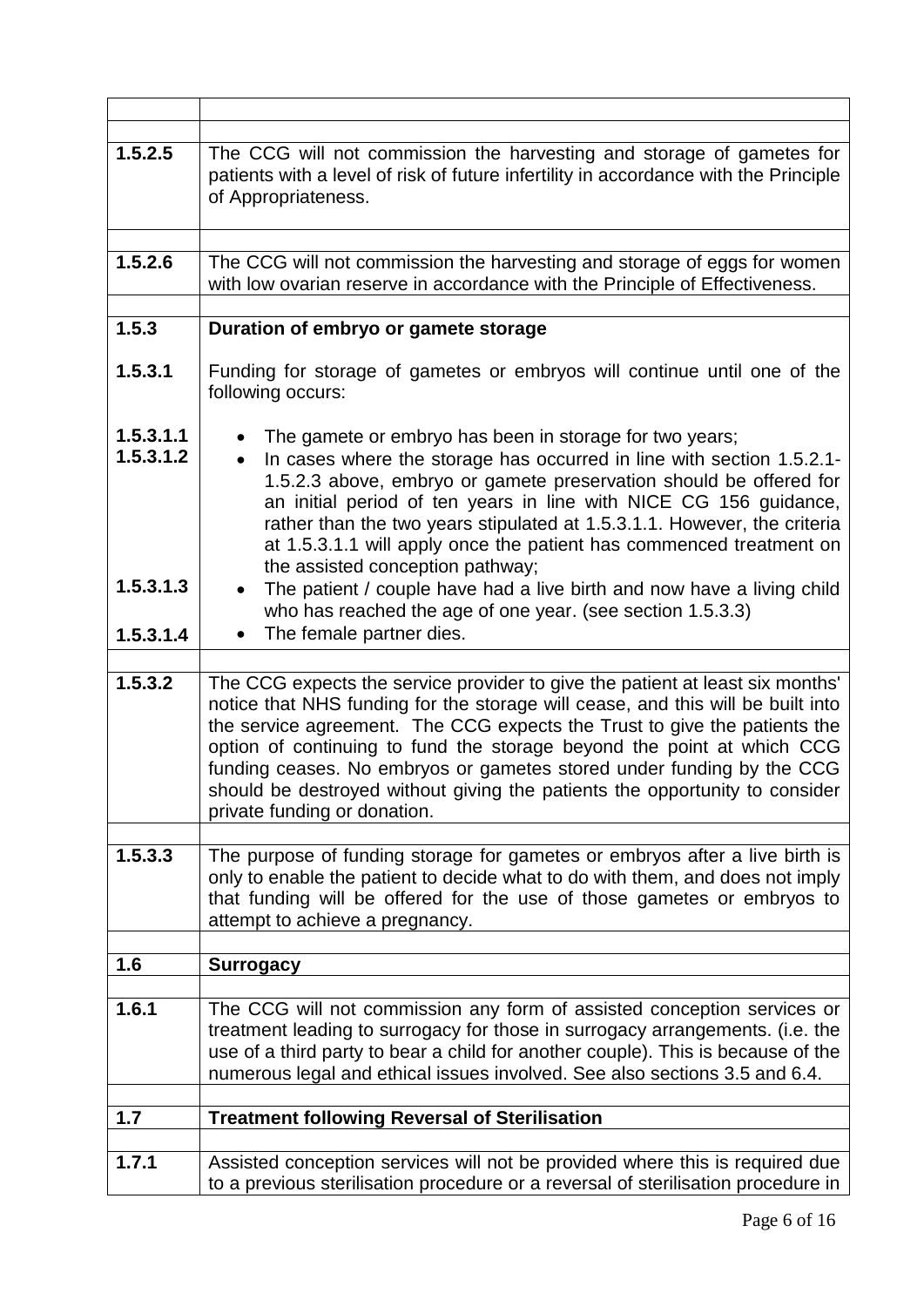| 1.7.2                | either partner in accordance with the Principle of Appropriateness.<br>The CCG will commission assisted conception services for the management<br>of azoospermia, provided the cause of the azoospermia is unrelated to a<br>previous vasectomy.                                                                                                                                                                                                     |
|----------------------|------------------------------------------------------------------------------------------------------------------------------------------------------------------------------------------------------------------------------------------------------------------------------------------------------------------------------------------------------------------------------------------------------------------------------------------------------|
| 1.8                  | <b>Uterine Transplantation</b>                                                                                                                                                                                                                                                                                                                                                                                                                       |
|                      |                                                                                                                                                                                                                                                                                                                                                                                                                                                      |
| 1.8.1                | The CCG will not commission uterine transplantation, and neither will it<br>commission assisted conception services when the intention is that the<br>pregnancy will be carried in a transplanted uterus in accordance with the<br>Principle of Cost Effectiveness.                                                                                                                                                                                  |
| 1.9                  | Where responsibility lies with more than one CCG                                                                                                                                                                                                                                                                                                                                                                                                     |
|                      |                                                                                                                                                                                                                                                                                                                                                                                                                                                      |
| 1.9.1                | When assisted conception services involve biological participants who are<br>the responsibility of more than one CCG, this CCG will follow any mandatory<br>requirement in terms of the split of funding. In the absence of a mandatory<br>requirement, the CCG expects that the funding responsibility will be shared<br>equally between the CCGs responsible for the female partner and the other<br>partner who seek to benefit from the service. |
| 1.10                 | <b>NICE Guidance</b>                                                                                                                                                                                                                                                                                                                                                                                                                                 |
|                      |                                                                                                                                                                                                                                                                                                                                                                                                                                                      |
| 1.10.1               | Except where indicated otherwise in this policy:                                                                                                                                                                                                                                                                                                                                                                                                     |
| 1.10.1.1<br>1.10.1.2 | The CCG expects to commission assisted conception services in<br>accordance with NICE technology appraisal guidance or NICE clinical<br>guidance that may be in force at the time, and;<br>The CCG expects its service providers to deliver assisted conception<br>services in accordance with NICE technology appraisal guidance or<br>NICE clinical guidance that may be in force at the time.                                                     |
|                      |                                                                                                                                                                                                                                                                                                                                                                                                                                                      |
| 1.11                 | <b>Service Providers</b>                                                                                                                                                                                                                                                                                                                                                                                                                             |
| 1.11.1               | The CCG will commission services that fall within the scope of this policy<br>only when they are offered by service providers within its portfolio of service<br>agreements or are available on the Free Choice Network in line with the<br>General Policy for IFR Decision Making.                                                                                                                                                                  |
|                      |                                                                                                                                                                                                                                                                                                                                                                                                                                                      |
| 1.12                 | In all respects the CCG will comply with legal requirements which take<br>٠<br>precedence over other provisions of this policy.                                                                                                                                                                                                                                                                                                                      |
| $\boldsymbol{2}$     | <b>Scope and Definitions</b>                                                                                                                                                                                                                                                                                                                                                                                                                         |
|                      |                                                                                                                                                                                                                                                                                                                                                                                                                                                      |
| 2.1                  | This policy is based on the CCGs Statement of Principles for Commissioning<br>of Healthcare (version in force on the date on which this policy is adopted).                                                                                                                                                                                                                                                                                          |
| 2.2                  | Assisted Conception is a group of clinical procedures intended to achieve a                                                                                                                                                                                                                                                                                                                                                                          |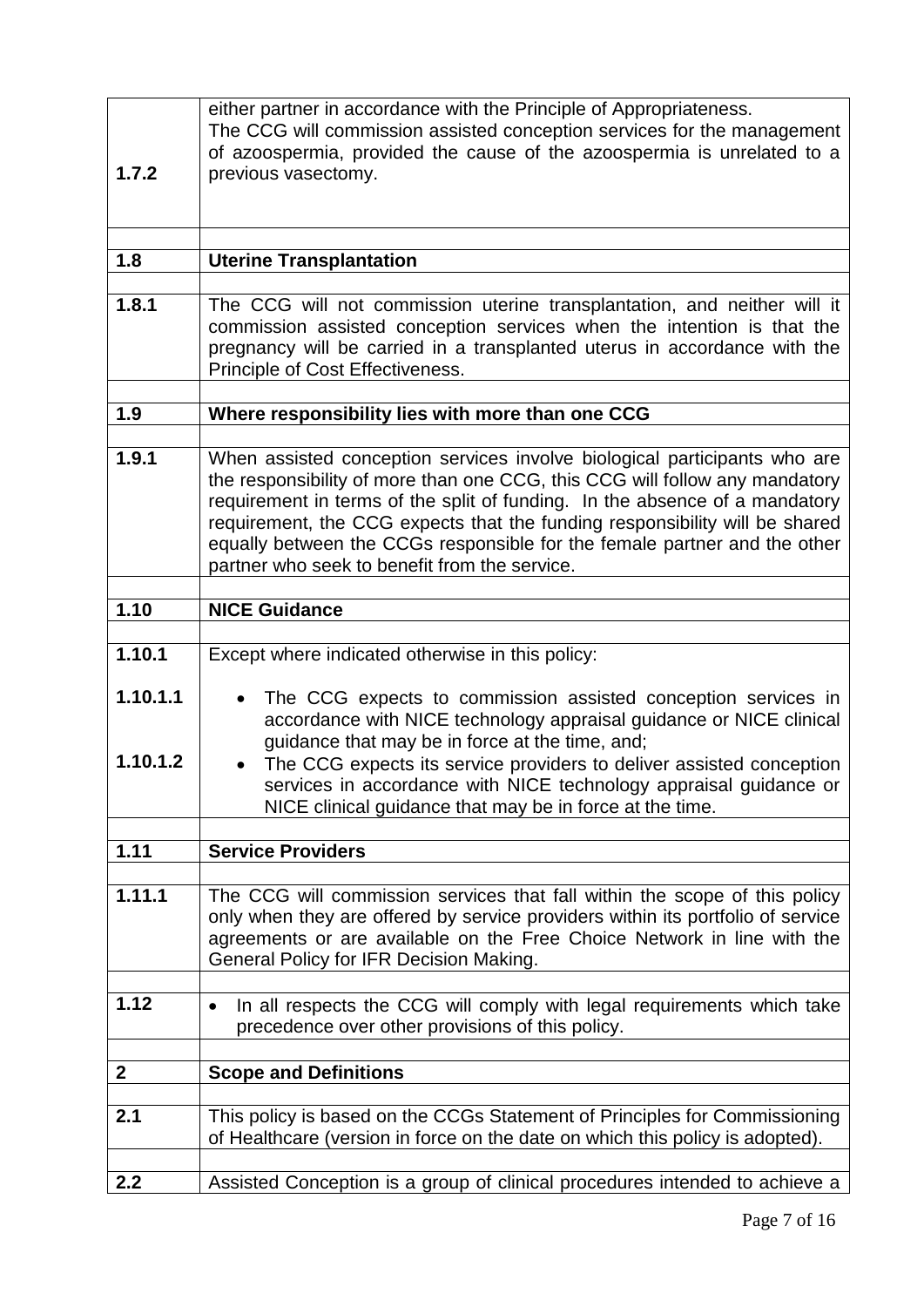|                                                                        | healthy pregnancy and involving the temporary removal of gametes (eggs                                                                                                                                                                                                                                                                                                                                                                                                                                                                                                                                                                                                   |
|------------------------------------------------------------------------|--------------------------------------------------------------------------------------------------------------------------------------------------------------------------------------------------------------------------------------------------------------------------------------------------------------------------------------------------------------------------------------------------------------------------------------------------------------------------------------------------------------------------------------------------------------------------------------------------------------------------------------------------------------------------|
|                                                                        | and / or sperm) from the human body.                                                                                                                                                                                                                                                                                                                                                                                                                                                                                                                                                                                                                                     |
| 2.3                                                                    | The scope of this policy is limited to the commissioning of tertiary fertility<br>$\bullet$<br>services and includes intra-uterine insemination (IUI), intracytoplasmic<br>sperm injection (ICSI) and in vitro fertilisation (IVF). This may also<br>include the provision of donor sperm and donor eggs and the storage of<br>gametes and embryos.                                                                                                                                                                                                                                                                                                                      |
| 2.3.1.<br>2.3.2<br>2.3.2.1<br>2.3.2.2<br>2.3.2.3<br>2.3.2.4<br>2.3.2.5 | The groups included are limited to:<br>People who have vaginal intercourse;<br>Specific patient subgroups (as listed in NICE CG 156 guideline<br>scope):<br>o Women in same-sex relationships who have unexplained<br>infertility after donor insemination;<br>Single women who have unexplained infertility after donor<br>$\circ$<br>insemination;<br>People who are unable to, or would find it very difficult to, have<br>$\circ$<br>vaginal intercourse because of a clinically diagnosed physical<br>disability or psychological problem;<br>o People with conditions or disabilities that require specific<br>consideration in relation to methods of conception; |
|                                                                        | People who are preparing for cancer treatment who may wish<br>$\circ$<br>to preserve their fertility.                                                                                                                                                                                                                                                                                                                                                                                                                                                                                                                                                                    |
| 2.3.3                                                                  |                                                                                                                                                                                                                                                                                                                                                                                                                                                                                                                                                                                                                                                                          |
| 2.3.3.1<br>2.3.3.2<br>2.3.3.1                                          | The scope of this policy also includes requests for assisted conception for:<br>Those who have undergone a sterilisation procedure or a reversal of<br>sterilisation procedure;<br>• Those who wish to use surrogacy arrangements;<br>Those who wish to consider uterine transplantation.                                                                                                                                                                                                                                                                                                                                                                                |
|                                                                        |                                                                                                                                                                                                                                                                                                                                                                                                                                                                                                                                                                                                                                                                          |
| 2.4                                                                    | The following are not within the scope of this policy:                                                                                                                                                                                                                                                                                                                                                                                                                                                                                                                                                                                                                   |
| 2.4.1<br>2.4.2<br>2.4.3                                                | Investigations to ascertain the cause of infertility;<br>$\bullet$<br>The prescribing or administration of medicines to improve fertility by<br>$\bullet$<br>Increasing the probability of natural conception;<br>Pre-implantation genetic diagnosis (except that a policy for PIGD may<br>$\bullet$                                                                                                                                                                                                                                                                                                                                                                     |
| 2.4.4<br>2.4.5                                                         | make reference to aspects of this policy);<br>Services to address recurrent miscarriage;<br>$\bullet$<br>Reversal of sterilisation as a service for the purpose of alleviating post-<br>$\bullet$                                                                                                                                                                                                                                                                                                                                                                                                                                                                        |
| 2.4.6                                                                  | vasectomy pain.<br>Surgical sperm retrieval (this intervention is the commissioning<br>$\bullet$<br>responsibility of NHS England via the Highly Specialised Adult Urology<br>services.)                                                                                                                                                                                                                                                                                                                                                                                                                                                                                 |
| 2.5                                                                    | The CCG recognises that a patient may have certain features, such as:                                                                                                                                                                                                                                                                                                                                                                                                                                                                                                                                                                                                    |
| 2.5.1<br>2.5.2                                                         | No children;<br>Difficulty in conceiving;                                                                                                                                                                                                                                                                                                                                                                                                                                                                                                                                                                                                                                |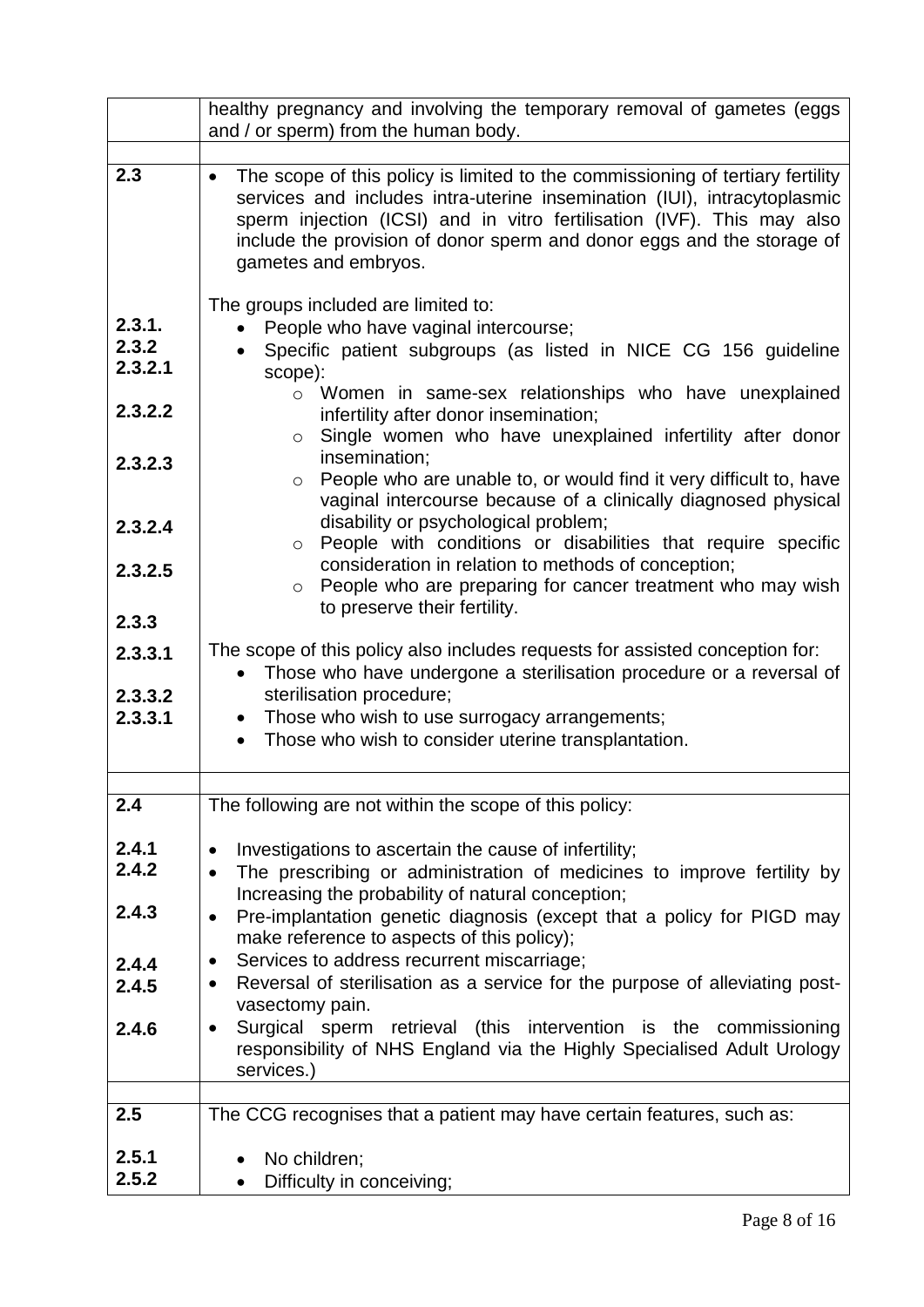| 2.5.3        | A diagnosis that implies that it may be difficult to conceive;<br>$\bullet$                                                                             |
|--------------|---------------------------------------------------------------------------------------------------------------------------------------------------------|
| 2.5.4        | A risk of becoming unable to conceive in future;<br>$\bullet$                                                                                           |
| 2.5.5        | Gametes or embryos in storage;<br>$\bullet$                                                                                                             |
| 2.5.6        | A blood-borne or sexually transmissible infection;                                                                                                      |
| 2.5.7        | Previous failed attempts at assisted conception (including attempts                                                                                     |
|              | that resulted in a conclusion that future attempts would be done                                                                                        |
| 2.5.8        | differently);                                                                                                                                           |
|              | A wish to use services within the scope of this policy.                                                                                                 |
| 2.5.6        |                                                                                                                                                         |
|              | Such features place the patient within the group to whom this policy applies                                                                            |
|              | and do not make them exceptions to it.                                                                                                                  |
|              |                                                                                                                                                         |
| 2.6          | Appendix 1 defines and explains certain terms and abbreviations that are                                                                                |
|              | used in this policy.                                                                                                                                    |
|              |                                                                                                                                                         |
| 2.7          | The CCG is committed to eliminating discrimination and promoting equality                                                                               |
|              | in its own policies, practices, and procedures. While no protected                                                                                      |
|              | characteristic under the Equality Act is automatically a matter for                                                                                     |
|              | exceptionality under this policy, the CCG is committed to treating everyone                                                                             |
|              | equally and with the same attention, courtesy and respect regardless of their                                                                           |
|              | age, disability, gender reassignment, marriage and civil partnership,<br>pregnancy and maternity, race, religion or belief, sex and sexual orientation. |
| $\mathbf{3}$ | <b>Appropriate Healthcare</b>                                                                                                                           |
|              |                                                                                                                                                         |
| 3.1          | The purpose of assisted conception services is to enable people who are                                                                                 |
|              | otherwise clinically unable to do so, to achieve a pregnancy leading to a live                                                                          |
|              | birth. The CCG considers that assisted conception to achieve this purpose                                                                               |
|              | will accord with the Principle of Appropriateness.                                                                                                      |
|              |                                                                                                                                                         |
| 3.2          | The CCG is aware that most children are conceived as a result of a natural                                                                              |
|              | process that takes place without any clinical intervention. The CCG                                                                                     |
|              | recognises the need to ensure that any active intervention it makes in                                                                                  |
|              | relation to this natural process should comply with the provisions of the                                                                               |
|              | Equality Act (2010).                                                                                                                                    |
|              |                                                                                                                                                         |
| 3.3          | The CCG considers that other services competing for the same CCG                                                                                        |
|              | resource more clearly have a purpose of preserving life or of preventing                                                                                |
|              | grave health consequences. Therefore, the CCG has committed only a                                                                                      |
|              | limited budget to assisted conception services and sets the following policy                                                                            |
|              | criteria which rely on the Principle of Appropriateness:                                                                                                |
|              |                                                                                                                                                         |
| 3.3.1        | The criteria requiring a health problem to be demonstrated, thus                                                                                        |
|              | confirming that conception will not occur without an assisted                                                                                           |
| 3.3.2        | conception intervention;                                                                                                                                |
| 3.3.3        | The criteria relating to previous children<br>$\bullet$                                                                                                 |
|              | The criteria relating to reversal of sterilisation, recognising that                                                                                    |
|              | sterilisation is usually carried out as a matter of choice and not as a                                                                                 |
|              | matter of clinical need.                                                                                                                                |
|              |                                                                                                                                                         |
| 3.4          | Most requests for consideration under this policy will be from heterosexual                                                                             |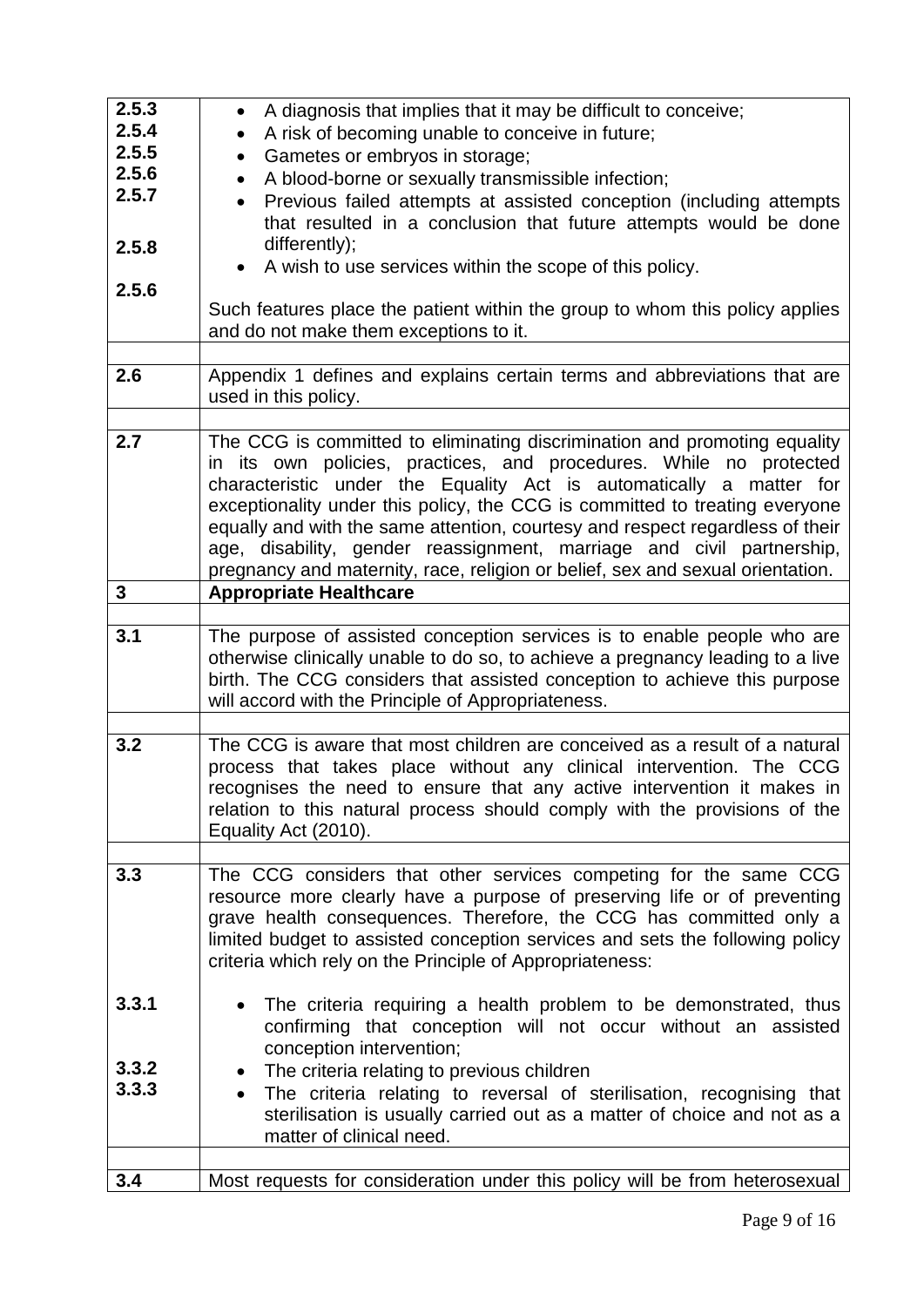|     | couples who request assisted conception services using their own gametes<br>to conceive a pregnancy in the female partner. There may be other<br>circumstances in which the request for funding comes from an individual or<br>individuals who are not in a heterosexual relationship, or in which the<br>circumstances of the couple mean that assisted conception would need to<br>involve a third party. Decisions in such cases will rely on the Principle of<br>Appropriateness and also on the CCG's position in relation to third party<br>involvement which is within scope of the Principle of Ethics.                                                                                                                                                                                                                                                                       |
|-----|---------------------------------------------------------------------------------------------------------------------------------------------------------------------------------------------------------------------------------------------------------------------------------------------------------------------------------------------------------------------------------------------------------------------------------------------------------------------------------------------------------------------------------------------------------------------------------------------------------------------------------------------------------------------------------------------------------------------------------------------------------------------------------------------------------------------------------------------------------------------------------------|
| 3.5 | The CCG considers that its portfolio of service agreements contains a range<br>of services that will address the needs of the majority of patients with clinical<br>infertility who request assisted conception services. The CCG considers it<br>appropriate to focus its resources on that range of services.                                                                                                                                                                                                                                                                                                                                                                                                                                                                                                                                                                       |
|     | Therefore, the CCG will not normally commission services of an unusual,<br>innovative or highly specialised nature, and this relies partly or wholly on the<br>Principle of Appropriateness. An example of this is the policy statements in<br>respect of services not offered by service providers within its portfolio of<br>service agreements, and also to services such as surrogacy and uterine<br>transplantation.                                                                                                                                                                                                                                                                                                                                                                                                                                                             |
| 3.6 | The CCG intends that the benefit of assisted conception to the patient is<br>from achieving parental status in respect of a child to whom the patient has<br>made a genetic contribution. The experience of pregnancy, breast feeding,<br>or associated bonding, is not the primary purpose of the service. Therefore,<br>if it is not possible for the patient (either or both partners) to make a<br>contribution to the child's genome, then assisted conception to create an<br>embryo entirely from third party gametes is not appropriate. Some patients<br>in this situation may seek adoption or fostering. Assisted conception is not<br>appropriate for the purpose of rectifying a deficit in the availability of children<br>for adoption or fostering, and therefore unavailability of children will not<br>normally provide grounds for exceptionality in this respect. |
| 3.7 | Although the age limit for treatment relies mainly on the Principle of<br>Effectiveness, the purpose of this policy is to restore fertility to people who,<br>without their medical conditions would have good fertility. The lower chance<br>of natural conception in a population of normal older women (compared with<br>a population of normal younger women) is itself a reason why this policy<br>does not offer assisted conception services (irrespective of whether they use<br>their own or donated eggs) to women older than the levels set in NICE<br>guidance (CG156).                                                                                                                                                                                                                                                                                                   |
|     | Therefore, the age criteria, and the application of the age criteria to the<br>recipient as well as the donor in the case of donated eggs, rely in part on the<br>Principle of Appropriateness.                                                                                                                                                                                                                                                                                                                                                                                                                                                                                                                                                                                                                                                                                       |
| 4   | <b>Effective Healthcare</b>                                                                                                                                                                                                                                                                                                                                                                                                                                                                                                                                                                                                                                                                                                                                                                                                                                                           |
|     |                                                                                                                                                                                                                                                                                                                                                                                                                                                                                                                                                                                                                                                                                                                                                                                                                                                                                       |
| 4.1 | The CCG recognises in general terms that IVF, IUI, ICSI and sperm washing<br>techniques can be effective in achieving their respective purposes in<br>selected patient groups.                                                                                                                                                                                                                                                                                                                                                                                                                                                                                                                                                                                                                                                                                                        |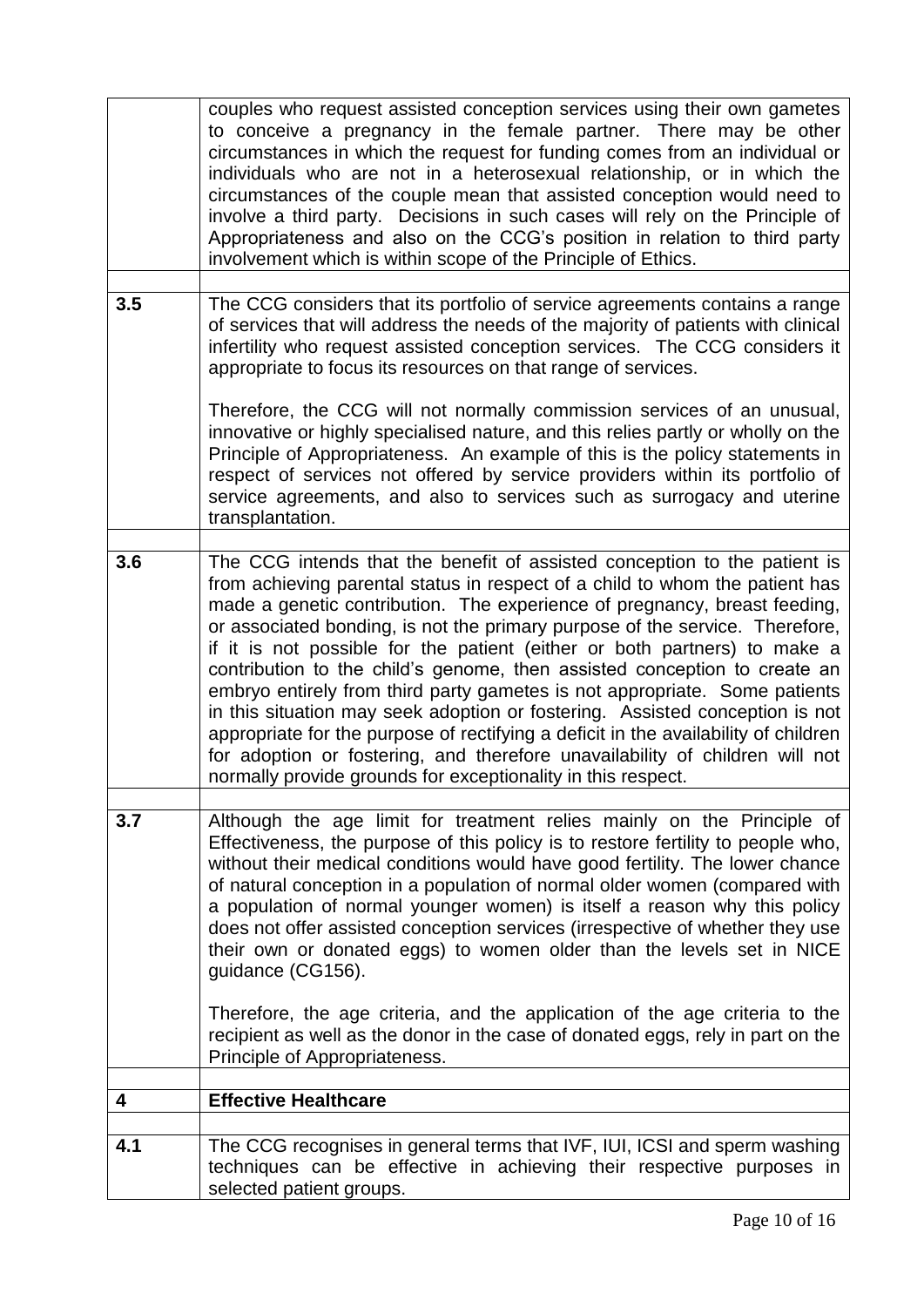| 4.2            | The CCG considers that some groups of patients are more likely to have<br>successful outcomes than others. Therefore, the CCG sets the following<br>policy criteria which rely on the Principle of Effectiveness:                                                                                                                                                                                                                                                                                                                                                                                                                                              |
|----------------|----------------------------------------------------------------------------------------------------------------------------------------------------------------------------------------------------------------------------------------------------------------------------------------------------------------------------------------------------------------------------------------------------------------------------------------------------------------------------------------------------------------------------------------------------------------------------------------------------------------------------------------------------------------|
| 4.2.1          | The criteria relating to the age of the woman and of any egg donor<br>(See also section 1.1;)                                                                                                                                                                                                                                                                                                                                                                                                                                                                                                                                                                  |
| 4.2.2          | The criteria relating to the number of treatment units to which a<br>patient is eligible (patients are most likely to succeed in their first<br>attempt at IVF. Patients entering their second or subsequent<br>treatment units are all ones who have failed in earlier treatment units<br>and are less likely to be able to conceive through IVF);<br>The requirement to consider all previous treatment irrespective of the                                                                                                                                                                                                                                  |
| 4.2.3<br>4.2.4 | funding source of that treatment, when assessing the patient's<br>eligibility to further treatment units;<br>The Body Mass Index Criteria, which is gender specific, and is based<br>on evidence that this factor affects the success of IVF.                                                                                                                                                                                                                                                                                                                                                                                                                  |
| 4.3            | The distress caused by the failure to meet expectations when an offer of<br>assisted conception funding is made in circumstances in which it is unlikely<br>to succeed, also relates to the Principle of Effectiveness.<br>The CCG<br>considers that distress and anxiety caused by healthcare are dis-benefits<br>that need to be taken into account when considering effectiveness, and this<br>consideration therefore contributes to eligibility criteria including numbers of<br>units.                                                                                                                                                                   |
|                |                                                                                                                                                                                                                                                                                                                                                                                                                                                                                                                                                                                                                                                                |
|                |                                                                                                                                                                                                                                                                                                                                                                                                                                                                                                                                                                                                                                                                |
| 5              | <b>Cost Effectiveness</b>                                                                                                                                                                                                                                                                                                                                                                                                                                                                                                                                                                                                                                      |
| 5.1            | The measure of cost effectiveness used by NICE and referenced in other<br>CCG policies, is the quality adjusted life year (QALY). However, NICE<br>acknowledges that it is likely that assisted conception is offered on the NHS<br>for reasons other than QALY maximisation. For this reason few criteria in<br>this policy rely solely on the Principle of Cost Effectiveness.                                                                                                                                                                                                                                                                               |
| 5.2            | Uterine transplantation is a new technique for which some successes have<br>been reported, but, it is too early to determine the overall success rate of the<br>procedure, or to determine the rate of side effects and complications for the<br>donor, the recipient and the baby. Therefore, the CCG considers that<br>assisted conception is likely to be less cost effective when a transplanted<br>uterus is used, than otherwise, and it seeks to make best use of the budget<br>available for assisted conception services. Policy in relation to the use of a<br>transplanted uterus is therefore based on the Principle<br>of Cost-<br>Effectiveness. |
|                |                                                                                                                                                                                                                                                                                                                                                                                                                                                                                                                                                                                                                                                                |
| 6              | <b>Ethics</b>                                                                                                                                                                                                                                                                                                                                                                                                                                                                                                                                                                                                                                                  |
| 6.1            | The CCG recognises possible ethical issues in relation to assisted<br>conception, including issues in terms of:                                                                                                                                                                                                                                                                                                                                                                                                                                                                                                                                                |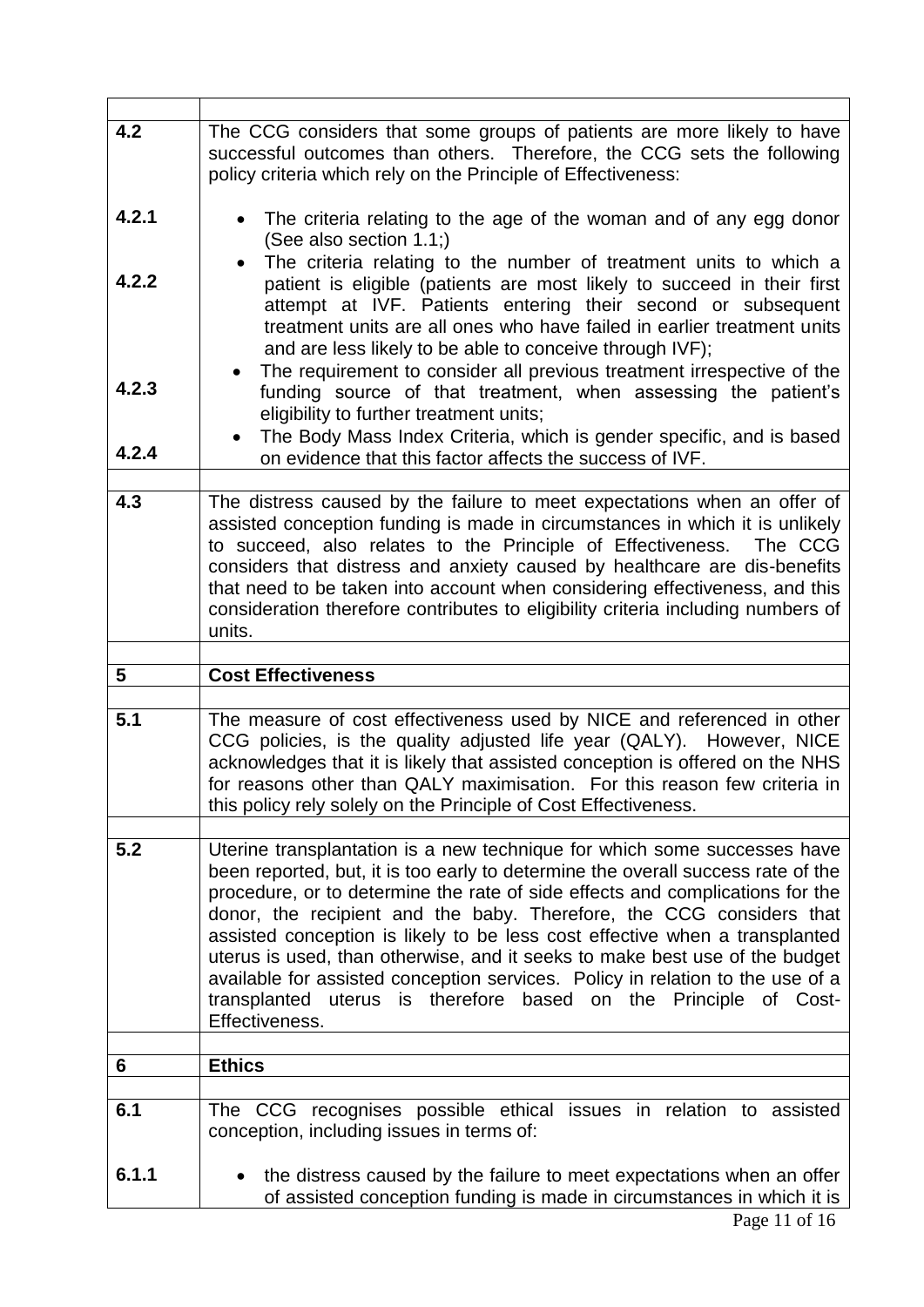| 6.1.2          | unlikely to succeed. The CCG expects all patients to give fully<br>informed consent, but is still concerned that it does not wish to<br>commission services that are likely to do more harm than good. This<br>consideration therefore contributes to eligibility criteria (including<br>numbers of units);<br>the need to make sure that resources are distributed fairly and<br>equitably, which is the reason why the policy includes eligibility<br>criteria relating to cost effectiveness and to prioritising a suitable<br>range of standard services.                                                                                 |
|----------------|-----------------------------------------------------------------------------------------------------------------------------------------------------------------------------------------------------------------------------------------------------------------------------------------------------------------------------------------------------------------------------------------------------------------------------------------------------------------------------------------------------------------------------------------------------------------------------------------------------------------------------------------------|
|                | Eligibility criteria relating explicitly or implicitly to these issues therefore rely<br>on the Principle of Ethics.                                                                                                                                                                                                                                                                                                                                                                                                                                                                                                                          |
|                |                                                                                                                                                                                                                                                                                                                                                                                                                                                                                                                                                                                                                                               |
| 6.2            | The CCG considers that it would be inequitable to enable certain patients to<br>bypass certain eligibility criteria by taking an alternative pathway to that<br>taken by the majority of assisted conception patients. For these reasons the<br>following aspects of this policy rely on the Principle of Ethics:                                                                                                                                                                                                                                                                                                                             |
| 6.2.1          | the application of effectiveness criteria to all treatment modalities<br>within the scope of this policy, and not only to the treatment modality<br>to which the evidence base refers. (For example age criteria apply to<br>all recipients of assisted conception services, and not only to women<br>using their own eggs for the purposes of IVF);                                                                                                                                                                                                                                                                                          |
| 6.2.2          | an intention to carry out future treatment units differently is not a<br>matter of exceptionality if a patient is requesting more treatment units<br>than the usual entitlement.                                                                                                                                                                                                                                                                                                                                                                                                                                                              |
|                |                                                                                                                                                                                                                                                                                                                                                                                                                                                                                                                                                                                                                                               |
| 6.3            | The CCG is required to comply with legislation including the Human<br>Fertilisation and Embryology (HFE) Act 2008 and the Equality Act 2010 and<br>any primary or secondary legislation that amends or supersedes those Acts.<br>The following aspects of this policy rely wholly or partly on those Acts:                                                                                                                                                                                                                                                                                                                                    |
| 6.3.1<br>6.3.2 | sections relating to the duration of storage of gametes (HFE Act);<br>sections relating to the duration of storage of embryos (HFE Act);                                                                                                                                                                                                                                                                                                                                                                                                                                                                                                      |
| 6.3.3          | sections relating generally to compliance with legislation.                                                                                                                                                                                                                                                                                                                                                                                                                                                                                                                                                                                   |
|                |                                                                                                                                                                                                                                                                                                                                                                                                                                                                                                                                                                                                                                               |
| 6.4            | The CCG recognises that surrogacy and gamete donation may give rise to a<br>number of ethical and legal considerations. Those concerns are within the<br>scope of the Principle of Ethics.                                                                                                                                                                                                                                                                                                                                                                                                                                                    |
|                |                                                                                                                                                                                                                                                                                                                                                                                                                                                                                                                                                                                                                                               |
| $\overline{7}$ | <b>Affordability</b>                                                                                                                                                                                                                                                                                                                                                                                                                                                                                                                                                                                                                          |
|                |                                                                                                                                                                                                                                                                                                                                                                                                                                                                                                                                                                                                                                               |
| 7.1            | The CCG has a limited budget and must make difficult choices. Many of the<br>restrictions in this policy relate to one or more of the Principles of<br>Appropriateness, Effectiveness, Cost-Effectiveness or Ethics. However, the<br>need to manage resources within budget, and therefore the Principle of<br>Affordability is also a basis for making restrictions to the commissioning of<br>assisted conception services, and assisted conception services that are not<br>normally commissioned in accordance with this policy are unlikely to accord<br>with the Principle of Affordability (as well as possibly failing to accord with |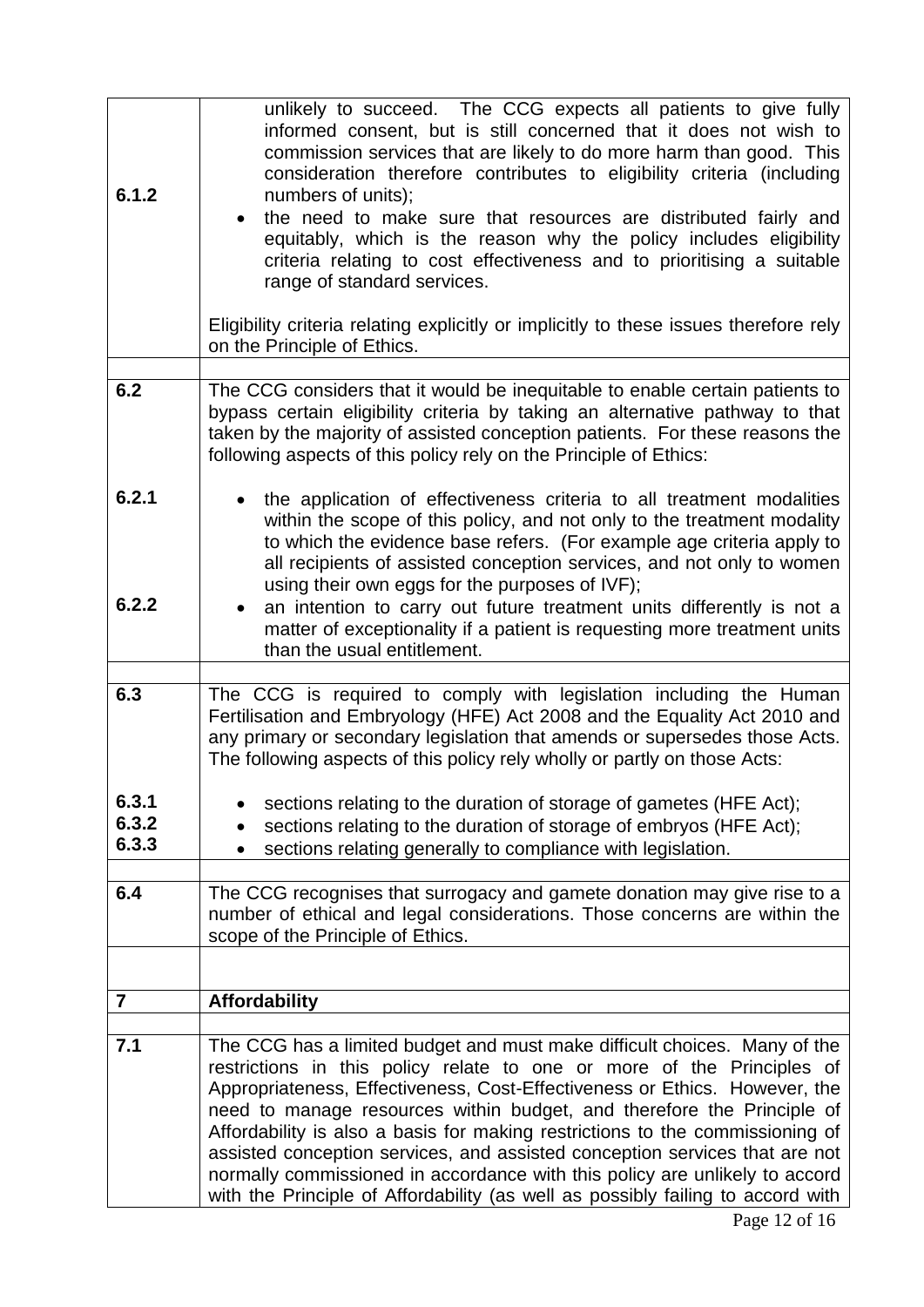|       | other Principles).                                                                                                                                                                                                                                                                                                                                                                                                                                                                                                                                                                                                                                                 |
|-------|--------------------------------------------------------------------------------------------------------------------------------------------------------------------------------------------------------------------------------------------------------------------------------------------------------------------------------------------------------------------------------------------------------------------------------------------------------------------------------------------------------------------------------------------------------------------------------------------------------------------------------------------------------------------|
| 7.2   | For reasons of affordability, the CCG cannot offer unlimited treatments, for<br>example in terms of the number of treatment units or the duration of storage<br>of gametes or embryos.                                                                                                                                                                                                                                                                                                                                                                                                                                                                             |
| 8     | <b>Exceptions</b>                                                                                                                                                                                                                                                                                                                                                                                                                                                                                                                                                                                                                                                  |
|       |                                                                                                                                                                                                                                                                                                                                                                                                                                                                                                                                                                                                                                                                    |
| 8.1   | The CCG will consider exceptions to this policy in accordance with the<br>Policy for Considering Applications for Exceptionality to Commissioning<br>Policies.                                                                                                                                                                                                                                                                                                                                                                                                                                                                                                     |
| 8.2   | It is acknowledged that there are continual developments in the technology<br>available to assist conception. However, an intention to carry out future<br>treatment units differently does not amount to exceptionality if a patient is<br>treatment units beyond the number normally offered<br>requesting<br>in<br>accordance with this policy.                                                                                                                                                                                                                                                                                                                 |
| 8.3   | Claims that assisted conception has been delayed beyond the upper age<br>limit, for example because of hospital delays, waiting lists or the requirement<br>to undergo medical treatment, do not amount to exceptionality. The CCG<br>considers that it is irrational to set an age limit which is based on the chance<br>of success (effectiveness), but to make exceptions to it when the reason for<br>exceptionality does not mean that the chance of success is higher in the<br>exceptional patient than in other patients to whom the criterion applies.<br>However, a delay as a result of a hospital failure may need to be rectified by<br>the hospital. |
| 8.4   | Claims related to the age or level of contact between a patient/s and a living<br>child do not amount to exceptionality.                                                                                                                                                                                                                                                                                                                                                                                                                                                                                                                                           |
| 8.5   | In the event of inconsistency, this policy will take precedence over any non-<br>mandatory NICE guidance in driving decisions of this CCG. A circumstance                                                                                                                                                                                                                                                                                                                                                                                                                                                                                                          |
|       | in which a patient satisfies NICE guidance but does not satisfy the criteria in<br>this policy does not amount to exceptionality.                                                                                                                                                                                                                                                                                                                                                                                                                                                                                                                                  |
| 9     | <b>Force</b>                                                                                                                                                                                                                                                                                                                                                                                                                                                                                                                                                                                                                                                       |
|       |                                                                                                                                                                                                                                                                                                                                                                                                                                                                                                                                                                                                                                                                    |
| 9.1   | This policy remains in force until it is superseded by a revised policy or by<br>mandatory NICE guidance relating to this intervention, or to alternative<br>treatments for the same condition.                                                                                                                                                                                                                                                                                                                                                                                                                                                                    |
|       |                                                                                                                                                                                                                                                                                                                                                                                                                                                                                                                                                                                                                                                                    |
| 9.2   | In the event of NICE guidance referenced in this policy being superseded by<br>new NICE guidance, then:                                                                                                                                                                                                                                                                                                                                                                                                                                                                                                                                                            |
| 9.2.1 | If the new NICE guidance has mandatory status, then that NICE<br>guidance will supersede this policy with effect from the date on which it<br>becomes mandatory;                                                                                                                                                                                                                                                                                                                                                                                                                                                                                                   |
| 9.2.2 | If the new NICE guidance does not have mandatory status, then the<br>CCG will aspire to review and update this policy accordingly. However,<br>until the CCG adopts a revised policy, this policy will remain in force and                                                                                                                                                                                                                                                                                                                                                                                                                                         |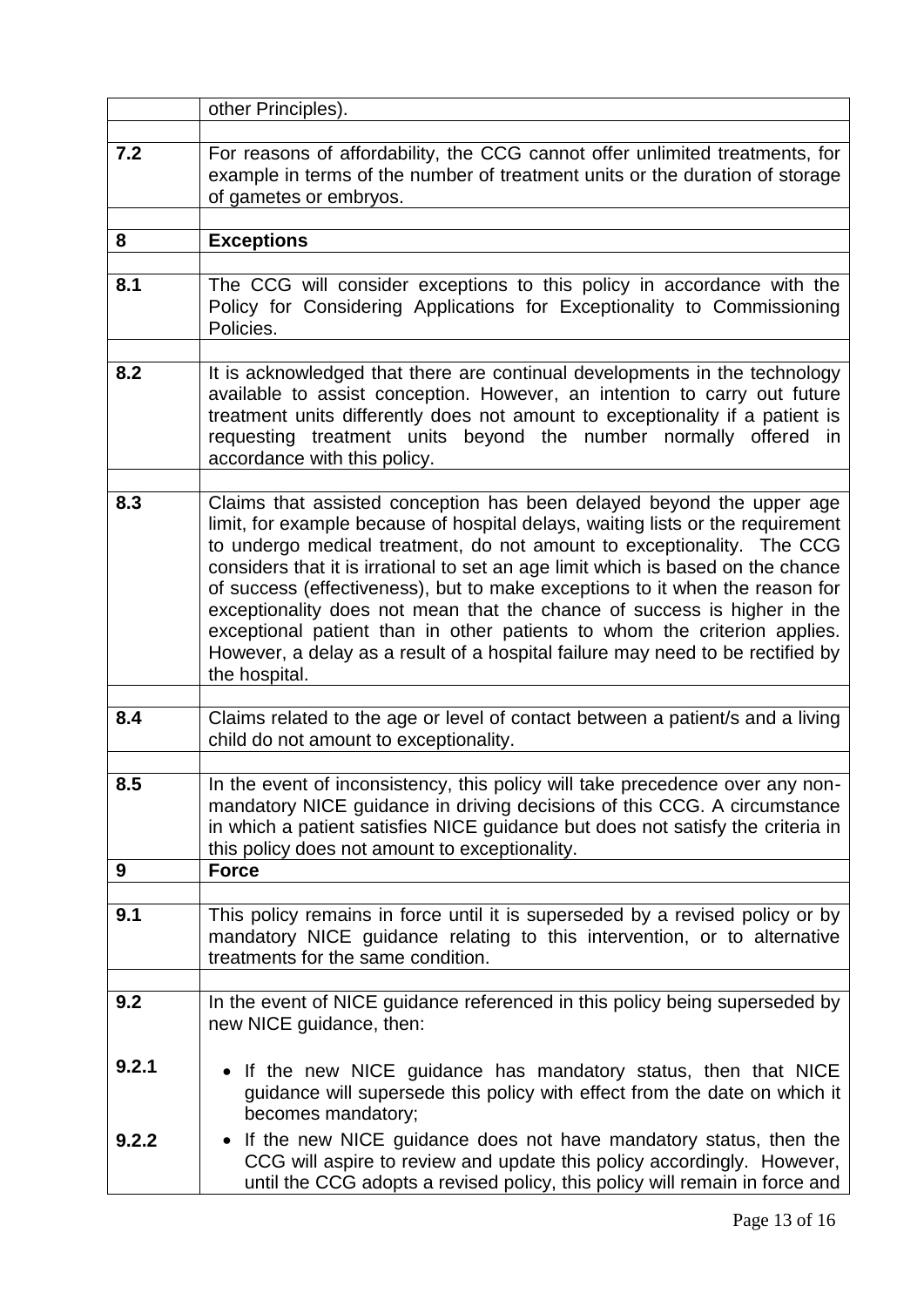|    | any references in it to NICE guidance will remain valid as far as the<br>decisions of this CCG are concerned.                                                                                                                                                                                                                                                                                                                                                                                                                                                                                                                                                                                                                                                                                                                                                                                                                                                                                                                                                                                                                                                                                                                          |
|----|----------------------------------------------------------------------------------------------------------------------------------------------------------------------------------------------------------------------------------------------------------------------------------------------------------------------------------------------------------------------------------------------------------------------------------------------------------------------------------------------------------------------------------------------------------------------------------------------------------------------------------------------------------------------------------------------------------------------------------------------------------------------------------------------------------------------------------------------------------------------------------------------------------------------------------------------------------------------------------------------------------------------------------------------------------------------------------------------------------------------------------------------------------------------------------------------------------------------------------------|
|    |                                                                                                                                                                                                                                                                                                                                                                                                                                                                                                                                                                                                                                                                                                                                                                                                                                                                                                                                                                                                                                                                                                                                                                                                                                        |
| 10 | <b>References</b>                                                                                                                                                                                                                                                                                                                                                                                                                                                                                                                                                                                                                                                                                                                                                                                                                                                                                                                                                                                                                                                                                                                                                                                                                      |
|    | Equality Act (2010), Information and guidance on the Equality Act 2010,<br>including age discrimination and public sector Equality Duty<br>(https://www.gov.uk/guidance/equality-act-2010-guidance)<br>Fertility Fairness, Infographic and Information for Commissioners<br>(http://www.fertilityfairness.co.uk/for-commissioners/)<br>Human Embryo and Fertilisation Authority, UK Government's independent<br>regulator overseeing fertility treatment and research. Provision of clear and<br>impartial information to all affected by fertility treatment.<br>(https://www.hfea.gov.uk/)<br>Human Fertilisation and Embryology (HFE) Act 2008<br>(http://www.legislation.gov.uk/ukpga/2008/22/pdfs/ukpga_20080022_en.pdf)<br>NICE Clinical Guideline. (2013), Fertility: assessment and treatment for<br>people with fertility problems. Published by the Royal College of<br>Obstetricians and Gynaecologists. February 2013<br>(https://www.nice.org.uk/guidance/cg156/resources/cg156-fertility-full-<br>guideline3)<br>NICE Clinical Guideline CG156 (2013 updated August 2016) Fertility<br>Problems: Assessment and Treatment. National Institute for health and care<br>excellence (https://www.nice.org.uk/guidance/CG156) |

| Date of adoption: | 01.11.2018 |
|-------------------|------------|
| Date for review:  | 01.11.2021 |

# **Appendix 1: Definitions and abbreviations**

| Anti-Müllerian<br>Hormone<br>(AMH) | A substance produced by small developing follicles, which is therefore an indicator of<br>the number of follicles that start to develop at the beginning of each menstrual cycle. In<br>women with a good ovarian reserve a large number of follicles start to develop and<br>therefore the level is high. The converse is true. A low AMH level is an indicator of a<br>high risk of a personal early menopause. A low AMH also indicates that IVF is less<br>likely to succeed as it is more difficult to stimulate the ovaries. |
|------------------------------------|------------------------------------------------------------------------------------------------------------------------------------------------------------------------------------------------------------------------------------------------------------------------------------------------------------------------------------------------------------------------------------------------------------------------------------------------------------------------------------------------------------------------------------|
| Assisted<br>Conception             | A group of clinical processes intended to achieve a pregnancy, involving the temporary<br>removal of gametes (eggs and / or sperm) from the human body. Assisted conception<br>includes IUI and IVF.                                                                                                                                                                                                                                                                                                                               |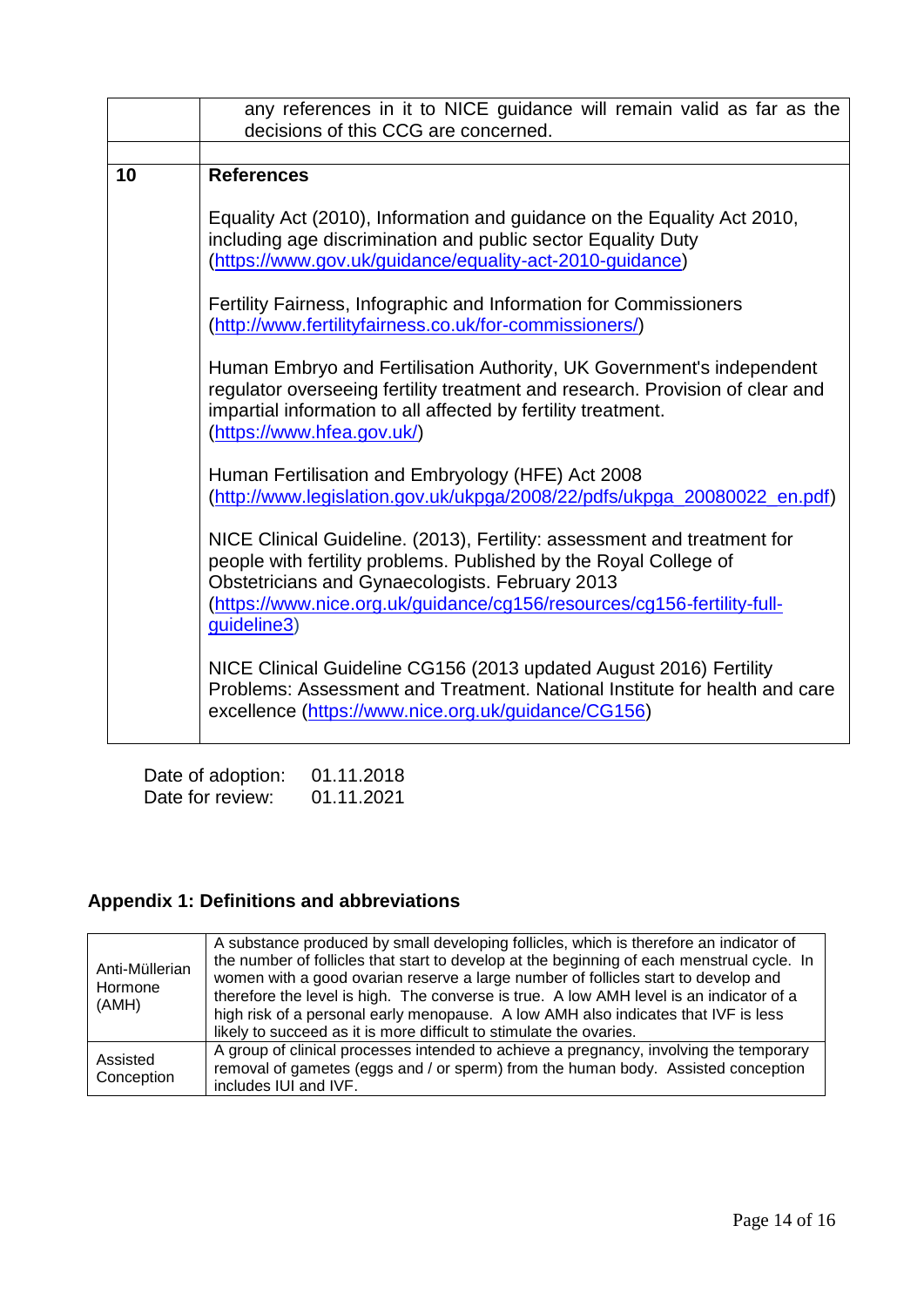| Biological<br>child                                   | For the purposes of this policy, a biological child of an individual is either a genetic child<br>of that individual (see separate definition), or a child that was conceived as part of a<br>relationship including that individual, but with the use of a donated gamete instead of<br>the gamete of that individual. Care needs to be taken to interpret the definitions of a<br>biological child and a genetic child correctly.                                                                                                                                                                                      |
|-------------------------------------------------------|--------------------------------------------------------------------------------------------------------------------------------------------------------------------------------------------------------------------------------------------------------------------------------------------------------------------------------------------------------------------------------------------------------------------------------------------------------------------------------------------------------------------------------------------------------------------------------------------------------------------------|
| Conception                                            | The start of a pregnancy.                                                                                                                                                                                                                                                                                                                                                                                                                                                                                                                                                                                                |
| Embryo                                                | A new organism in the earliest stage of development. In humans this is defined as the<br>developing organism from the fourth day after fertilisation to the end of the eighth week                                                                                                                                                                                                                                                                                                                                                                                                                                       |
| Embryo<br>Transfer                                    | See transfer.                                                                                                                                                                                                                                                                                                                                                                                                                                                                                                                                                                                                            |
| Female<br>Partner                                     | Any reference to a female partner/ could relate to any of the following:<br>The female partner in a heterosexual relationship<br>The partner in a female same sex relationship wishing to undergo assisted<br>conception treatment with the intention of becoming pregnant.<br>A single female<br>٠<br>A female to male transgender patient, who has retained female reproductive organs<br>$\bullet$<br>and wishes to undergo assisted conception treatment with the intention of<br>becoming pregnant.                                                                                                                 |
| Fertilise/<br>Fertilisation                           | The entry of a sperm into an egg to produce an embryo. (See separate definition for<br>fertility and its derivatives).                                                                                                                                                                                                                                                                                                                                                                                                                                                                                                   |
| Fertility                                             | Technically fertility is a history of having produced children and fecundity is the (current)<br>ability to produce children. However, the terms often have different meanings in<br>common usage and for the purposes of this document fertility is used to mean the<br>ability to produce children, and the word fecundity is not used. Derivatives including<br>fertile, infertility and infertile accord with this definition. However, fertilise and<br>fertilisation are defined separately.                                                                                                                       |
| Gametes                                               | Eggs and / or sperm. Such cells contain half of the genetic material of the person who<br>produced it and they can combine with gametes from the opposite gender to conceive a<br>genetic child of that person.                                                                                                                                                                                                                                                                                                                                                                                                          |
| <b>Genetic Child</b>                                  | For the purposes of this policy, a genetic child of an individual is a child that was<br>conceived using the gametes (eggs or sperm) of that individual. Such a child has half<br>of the genetic material of that individual (and half from its other parent). Care needs to<br>be taken to interpret the definitions of a biological child and a genetic child correctly.<br>The sex glands. The gonads are the ovaries in the female, that produce eggs (ova) and                                                                                                                                                      |
| Gonads                                                | the testicles in the male that produce sperm (spermatozoa). Both also produce sex<br>hormones.                                                                                                                                                                                                                                                                                                                                                                                                                                                                                                                           |
| In vitro<br>Fertilisation<br>(IVF)                    | A type of assisted conception which includes medical stimulation of the ovaries to<br>develop follicles and to induce ovulation; surgical harvesting of those eggs; harvesting<br>of semen; using those eggs and that semen to achieve fertilisation in a laboratory<br>setting; and transferring of a resulting embryo or embryos to the uterus. An extension<br>of the process may include the frozen storage and transfer of surplus embryos.                                                                                                                                                                         |
| Intra-<br>cytoplasmic<br>sperm<br>injection<br>(ICSI) | A type of in vitro fertilisation in which fertilisation is achieved by injecting sperm into the<br>cytoplasm of the egg, rather than simply mixing the egg with the sperm. Sometimes<br>abbreviated to ICSI. This is often used for male factor infertility. Within this policy,<br>unless indicated otherwise, ICSI is regarded as a type of IVF, and the term IVF should<br>therefore be regarded as including ICSI.                                                                                                                                                                                                   |
| Intra-uterine<br>Insemination<br>(III)                | A type of assisted conception preferred for some types of infertility, whereby semen is<br>obtained from the male partner / donor and clinically inserted into the uterus of the<br>female partner. Medication may be used for ovarian stimulation, but eggs are not<br>removed from the body of the female partner. A similar process is intra vaginal<br>insemination, in which the semen is inserted in the vagina. For the purpose of this<br>policy, the term intra-uterine insemination also includes intra-vaginal insemination and<br>the two processes are regarded as equivalent. Sometimes abbreviated to IU. |
| Menstrual<br>Cycle                                    | A physiological process in a woman, whereby an egg develops and is released from the<br>ovary, and the uterus is prepared for the implantation of any embryo produced by the<br>fertilisation of that egg. The term menstrual cycle should not be confused with the term<br>Treatment Cycle.                                                                                                                                                                                                                                                                                                                             |
| Natural                                               | Achievement of a pregnancy without the temporary removal of gametes (eggs and / or                                                                                                                                                                                                                                                                                                                                                                                                                                                                                                                                       |